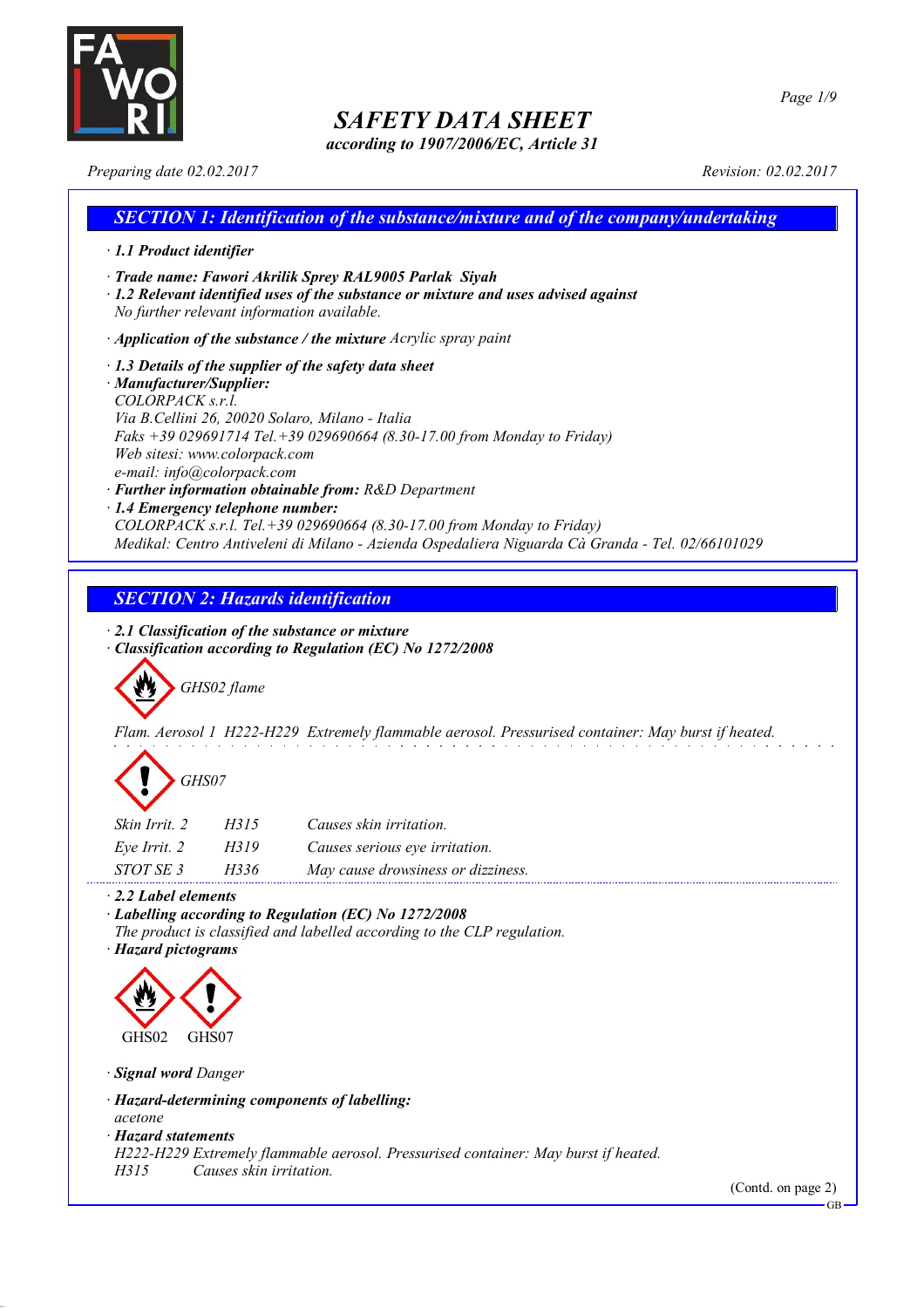*according to 1907/2006/EC, Article 31*

*Preparing date 02.02.2017 Revision: 02.02.2017*

### *Trade name: Fawori Akrilik Sprey RAL9005 Parlak Siyah*

|                  | (Contd. of page $1$ )                                                                                 |
|------------------|-------------------------------------------------------------------------------------------------------|
| H319             | Causes serious eye irritation.                                                                        |
| H336             | May cause drowsiness or dizziness.                                                                    |
|                  | · Precautionary statements                                                                            |
| <i>P101</i>      | If medical advice is needed, have product container or label at hand.                                 |
| <i>P102</i>      | Keep out of reach of children.                                                                        |
| <i>P103</i>      | Read label before use.                                                                                |
| <i>P210</i>      | Keep away from heat/sparks/open flames/hot surfaces. - No smoking.                                    |
| P <sub>251</sub> | Pressurized container: Do not pierce or burn, even after use.                                         |
|                  | P305+P351+P338 IF IN EYES: Rinse cautiously with water for several minutes. Remove contact lenses, if |
|                  | present and easy to do. Continue rinsing.                                                             |
| P <sub>405</sub> | Store locked up.                                                                                      |
| $P410 + P412$    | Protect from sunlight. Do not expose to temperatures exceeding 50 $\degree$ C/122 $\degree$ F.        |
| <i>P501</i>      | Dispose of contents/container in accordance with local/regional/national/international                |
|                  | regulations.                                                                                          |
|                  | $\cdot$ Additional information:                                                                       |
|                  |                                                                                                       |

Pressurized container: protect from sunlight and do not expose to temperatures exceeding 50°C. Do not pierce or *burn, even after use.*

- Do not spray on a naked flame or any incandescent material. Keep away from sources of ignition No smoking. *· 2.3 Other hazards*
- *· Results of PBT and vPvB assessment*
- *· PBT: Not applicable.*
- *· vPvB: Not applicable.*

### *SECTION 3: Composition/information on ingredients*

- *· 3.2 Chemical characterisation: Mixtures*
- *· Description:*

| Dangerous components: | cosolvent                                                                                                                                                                                              | $\leq 2.5\%$ |  |
|-----------------------|--------------------------------------------------------------------------------------------------------------------------------------------------------------------------------------------------------|--------------|--|
|                       | $\langle \cdot \rangle$ Acute Tox. 4, H302; Acute Tox. 4, H312; Acute Tox. 4, H332; Skin Irrit. 2,<br>H315; Eye Irrit. 2, H319                                                                         |              |  |
| $CAS: 67-64-1$        | acetone                                                                                                                                                                                                | $25 - 50\%$  |  |
| EINECS: 200-662-2     | Belam. Liq. 2, H225; $\Diamond$ Eye Irrit. 2, H319; STOT SE 3, H336                                                                                                                                    |              |  |
| $CAS: 68476-40-4$     | Hydrocarbons, C3-4                                                                                                                                                                                     | $25 - 50\%$  |  |
|                       | EINECS: 270-681-9 & Flam. Gas 1, H220; Press. Gas C, H280                                                                                                                                              |              |  |
| $CAS: 1330-20-7$      | Xylol, Isomerengemisch (wenn Flammpunkt<21 $^{\circ}$ C)                                                                                                                                               | $10 - 25\%$  |  |
|                       | $\otimes$ Flam. Lig. 2, H225; $\otimes$ Acute Tox. 4, H312; Acute Tox. 4, H332; Skin Irrit.<br>2. H315                                                                                                 |              |  |
| $CAS: 123-86-4$       | $n$ -butyl acetate                                                                                                                                                                                     | $2.5 - 10\%$ |  |
|                       | EINECS: 204-658-1 & Flam. Liq. 3, H226; STOT SE 3, H336                                                                                                                                                |              |  |
| $CAS: 110-82-7$       | cyclohexane                                                                                                                                                                                            | $\leq 2.5\%$ |  |
|                       | EINECS: 203-806-2 $\otimes$ Flam. Liq. 2, H225; $\otimes$ Asp. Tox. 1, H304; $\otimes$ Aquatic Acute 1, H400;<br>Aquatic Chronic 1, H410, $\langle \cdot \rangle$ Skin Irrit. 2, H315; STOT SE 3, H336 |              |  |

(Contd. on page 3)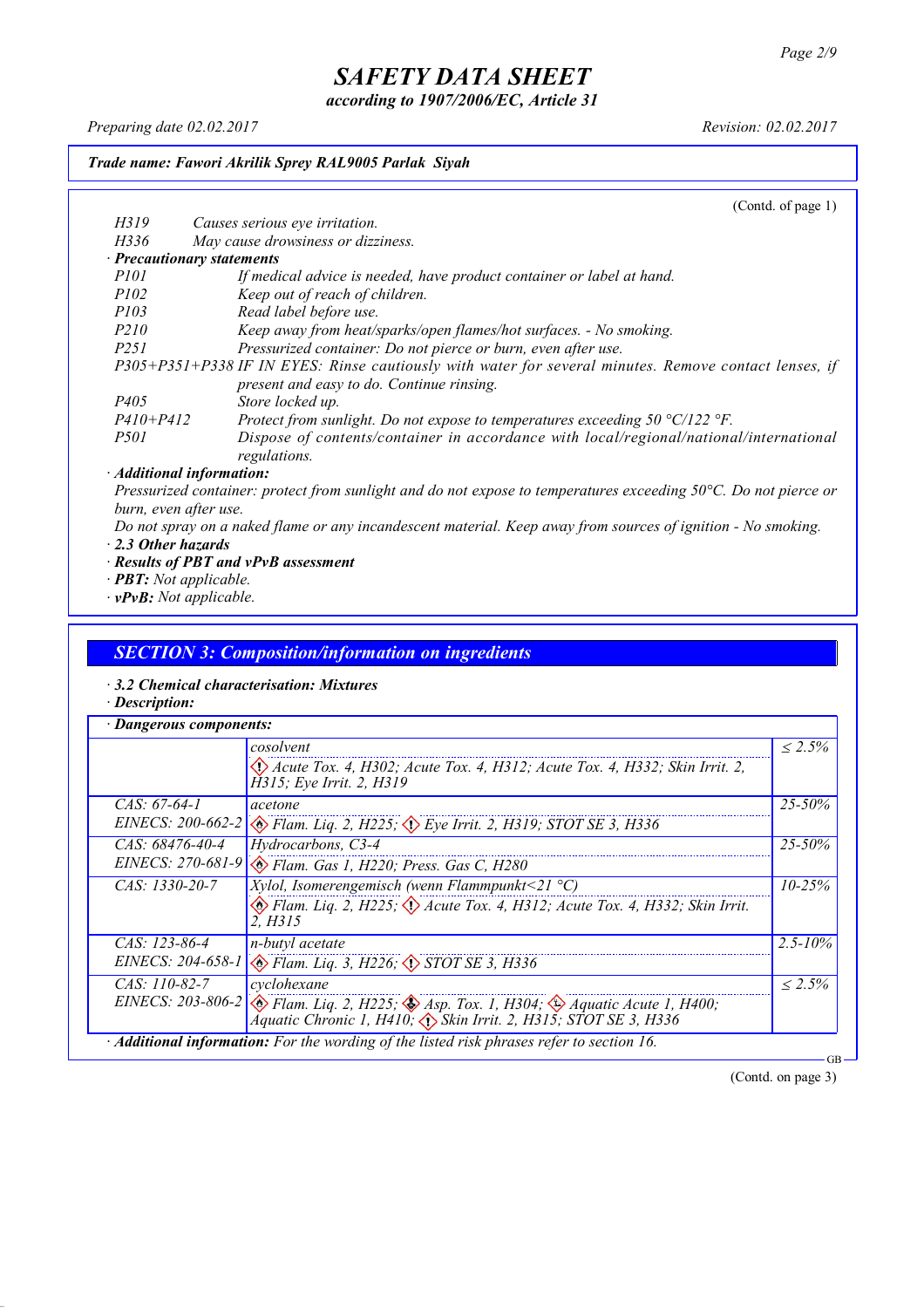*according to 1907/2006/EC, Article 31*

*Preparing date 02.02.2017 Revision: 02.02.2017*

### *Trade name: Fawori Akrilik Sprey RAL9005 Parlak Siyah*

(Contd. of page 2)

### *SECTION 4: First aid measures*

*· 4.1 Description of first aid measures*

*· General information:*

Symptoms of poisoning may even occur after several hours; therefore medical observation for at least 48 hours *after the accident.*

*· After inhalation:*

*Supply fresh air. If required, provide artificial respiration. Keep patient warm. Consult doctor if symptoms persist.*

*In case of unconsciousness place patient stably in side position for transportation.*

- *· After skin contact: Immediately rinse with water.*
- *· After eye contact:*

*Rinse opened eye for several minutes under running water. If symptoms persist, consult a doctor.*

*· After swallowing: If symptoms persist consult doctor.*

*· 4.2 Most important symptoms and effects, both acute and delayed No further relevant information available.*

*· 4.3 Indication of any immediate medical attention and special treatment needed*

*No further relevant information available.*

### *SECTION 5: Firefighting measures*

- *· 5.1 Extinguishing media*
- *· Suitable extinguishing agents: CO2, sand, extinguishing powder. Do not use water.*
- *· For safety reasons unsuitable extinguishing agents: Water with full jet*
- *· 5.2 Special hazards arising from the substance or mixture No further relevant information available.*
- *· 5.3 Advice for firefighters*
- *· Protective equipment: Mouth respiratory protective device.*

### *SECTION 6: Accidental release measures*

*· 6.1 Personal precautions, protective equipment and emergency procedures Wear protective equipment. Keep unprotected persons away.*

*· 6.2 Environmental precautions: Do not allow to enter sewers/ surface or ground water.*

*· 6.3 Methods and material for containment and cleaning up:*

*Dispose contaminated material as waste according to item 13. Ensure adequate ventilation.*

*Do not flush with water or aqueous cleansing agents*

- *· 6.4 Reference to other sections*
- *See Section 7 for information on safe handling.*

*See Section 8 for information on personal protection equipment.*

*See Section 13 for disposal information.*

### *SECTION 7: Handling and storage*

*· 7.1 Precautions for safe handling*

*Ensure good ventilation/exhaustion at the workplace.*

*Open and handle receptacle with care.*

*· Information about fire - and explosion protection: Keep ignition sources away - Do not smoke.*

*Protect against electrostatic charges.*

(Contd. on page 4)

GB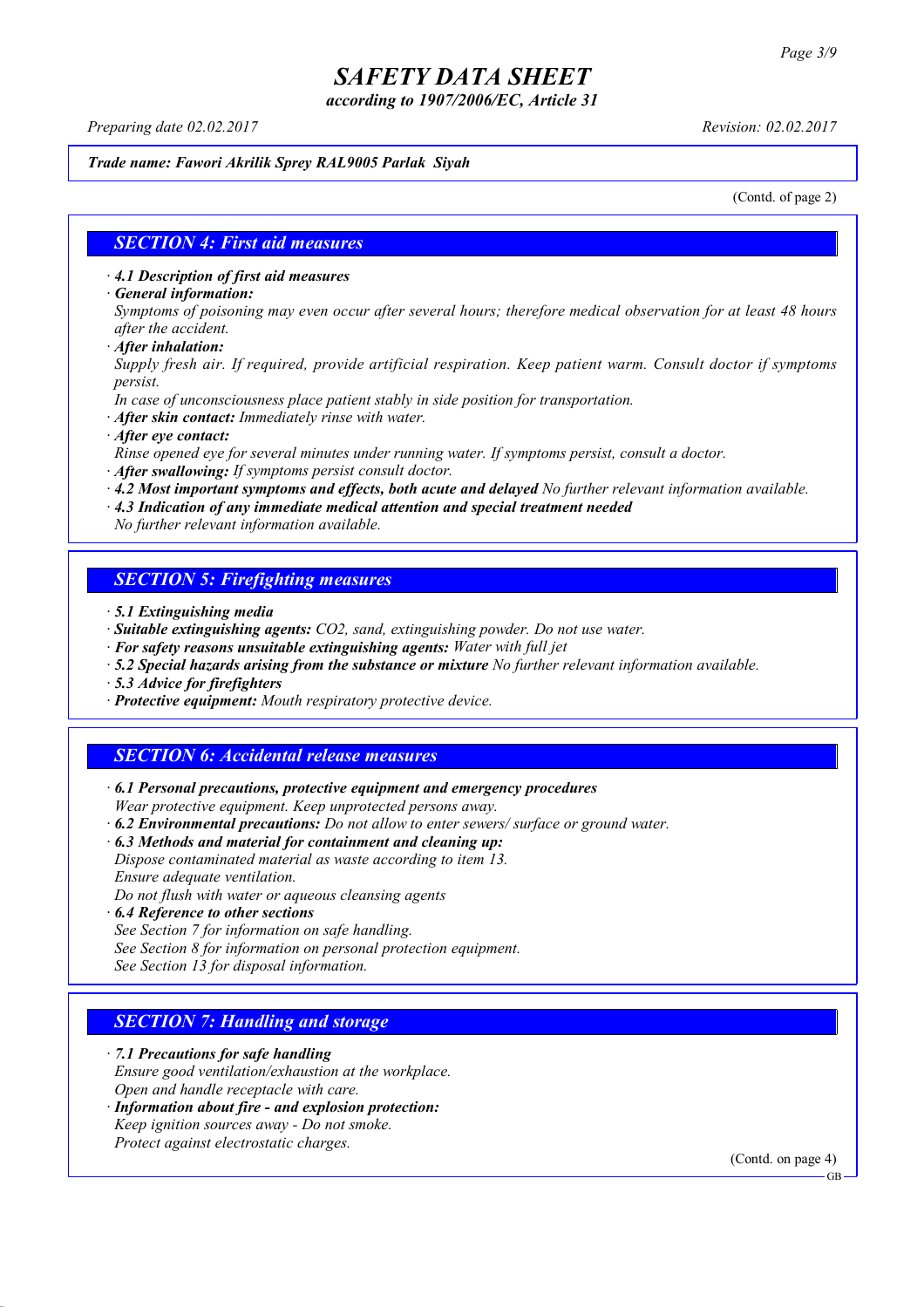*according to 1907/2006/EC, Article 31*

*Preparing date 02.02.2017 Revision: 02.02.2017*

#### *Trade name: Fawori Akrilik Sprey RAL9005 Parlak Siyah*

(Contd. of page 3) *Pressurised container: protect from sunlight and do not expose to temperatures exceeding 50 °C, i.e. electric lights. Do not pierce or burn, even after use. Do not spray onto a naked flame or any incandescent material.*

- *· 7.2 Conditions for safe storage, including any incompatibilities · Storage:*
- *· Requirements to be met by storerooms and receptacles: Store in a cool location. Observe official regulations on storing packagings with pressurised containers.*
- *· Information about storage in one common storage facility: Not required. · Further information about storage conditions: Keep container tightly sealed. Do not seal receptacle gas tight. Store in cool, dry conditions in well sealed receptacles. Protect from heat and direct sunlight.*

*· 7.3 Specific end use(s) No further relevant information available.*

### *SECTION 8: Exposure controls/personal protection*

*· Additional information about design of technical facilities: No further data; see item 7.*

| 8.1 Control parameters                                                          |
|---------------------------------------------------------------------------------|
| · Ingredients with limit values that require monitoring at the workplace:       |
| $67-64-1$ acetone                                                               |
| WEL Short-term value: $3620$ mg/m <sup>3</sup> , 1500 ppm                       |
| Long-term value: $1210$ mg/m <sup>3</sup> , 500 ppm                             |
| 1330-20-7 Xylol, Isomerengemisch (wenn Flammpunkt<21 °C)                        |
| WEL Short-term value: 441 mg/m <sup>3</sup> , 100 ppm                           |
| Long-term value: 220 mg/m <sup>3</sup> , 50 ppm                                 |
| Sk. BMGV                                                                        |
| 123-86-4 n-butyl acetate                                                        |
| WEL Short-term value: 966 mg/m <sup>3</sup> , 200 ppm                           |
| Long-term value: 724 mg/m <sup>3</sup> , 150 ppm                                |
| 111-76-2 2-Butoxyethanol                                                        |
| WEL Short-term value: 246 mg/m <sup>3</sup> , 50 ppm                            |
| Long-term value: 123 mg/m <sup>3</sup> , 25 ppm                                 |
| Sk. BMGV                                                                        |
| · Ingredients with biological limit values:                                     |
| 1330-20-7 Xylol, Isomerengemisch (wenn Flammpunkt<21 $^{\circ}$ C)              |
| $BMGV$ 650 mmol/mol creatinine                                                  |
| Medium: urine                                                                   |
| Sampling time: post shift                                                       |
| Parameter: methyl hippuric acid                                                 |
| 111-76-2 2-Butoxyethanol                                                        |
| $BMGV$ 240 mmol/mol creatinine                                                  |
| Medium: urine                                                                   |
| Sampling time: post shift                                                       |
| Parameter: butoxyacetic acid                                                    |
| · Additional information: The lists valid during the making were used as basis. |
| (Contd. on page $5$ )                                                           |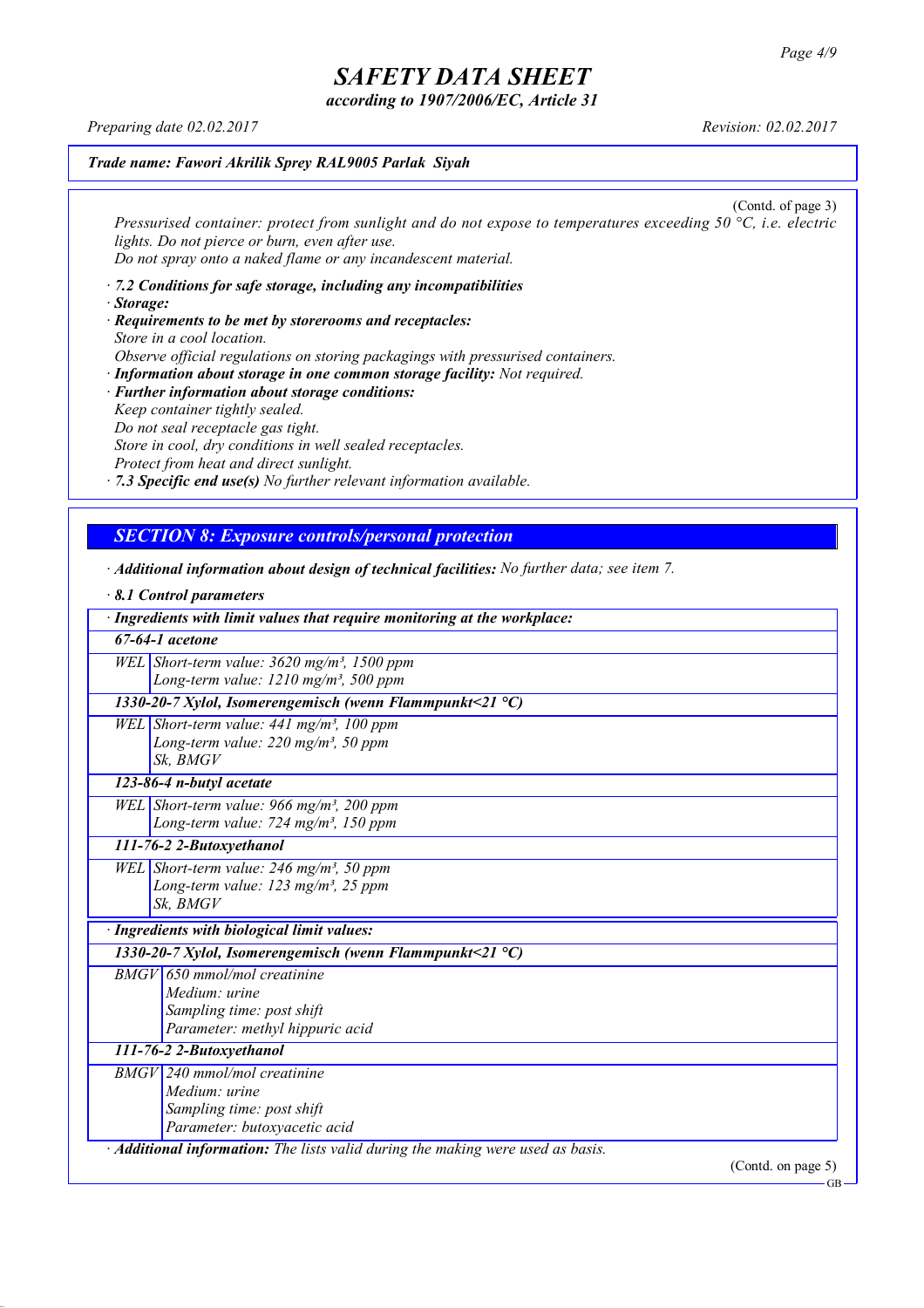*according to 1907/2006/EC, Article 31*

*Preparing date 02.02.2017 Revision: 02.02.2017*

### *Trade name: Fawori Akrilik Sprey RAL9005 Parlak Siyah*

(Contd. of page 4)

*· 8.2 Exposure controls*

- *· Personal protective equipment:*
- *· General protective and hygienic measures:*

*Keep away from foodstuffs, beverages and feed. Immediately remove all soiled and contaminated clothing Wash hands before breaks and at the end of work. Avoid contact with the eyes.*

*Avoid contact with the eyes and skin.*

#### *· Respiratory protection:*

In case of brief exposure or low pollution use respiratory filter device. In case of intensive or longer exposure use *self-contained respiratory protective device.*

*· Protection of hands:*



*Protective gloves*

*The glove material has to be impermeable and resistant to the product/ the substance/ the preparation.* Due to missing tests no recommendation to the glove material can be given for the product/ the preparation/ the *chemical mixture.*

Selection of the glove material on consideration of the penetration times, rates of diffusion and the degradation *· Material of gloves*

The selection of the suitable gloves does not only depend on the material, but also on further marks of quality and *varies from manufacturer to manufacturer. As the product is a preparation of several substances, the resistance* of the glove material can not be calculated in advance and has therefore to be checked prior to the application.

*· Penetration time of glove material*

The exact break trough time has to be found out by the manufacturer of the protective gloves and has to be *observed.*

*· Eye protection:*



*Tightly sealed goggles*

| $\cdot$ 9.1 Information on basic physical and chemical properties<br><b>General Information</b> |                                           |  |
|-------------------------------------------------------------------------------------------------|-------------------------------------------|--|
| $\cdot$ Appearance:                                                                             |                                           |  |
| Form:                                                                                           | Aerosol                                   |  |
| Colour:                                                                                         | <i>According to product specification</i> |  |
| $\cdot$ Odour:                                                                                  | Characteristic                            |  |
| Change in condition<br><b>Boiling point/Boiling range:</b>                                      | Not applicable, as aerosol.               |  |
| · Flash point:                                                                                  | $\leq$ 0 °C                               |  |
| · Ignition temperature:                                                                         | >400 °C                                   |  |
| · Danger of explosion:                                                                          | Not determined.                           |  |
| · Explosion limits:                                                                             |                                           |  |
| Lower:                                                                                          | 1.8 Vol $\%$                              |  |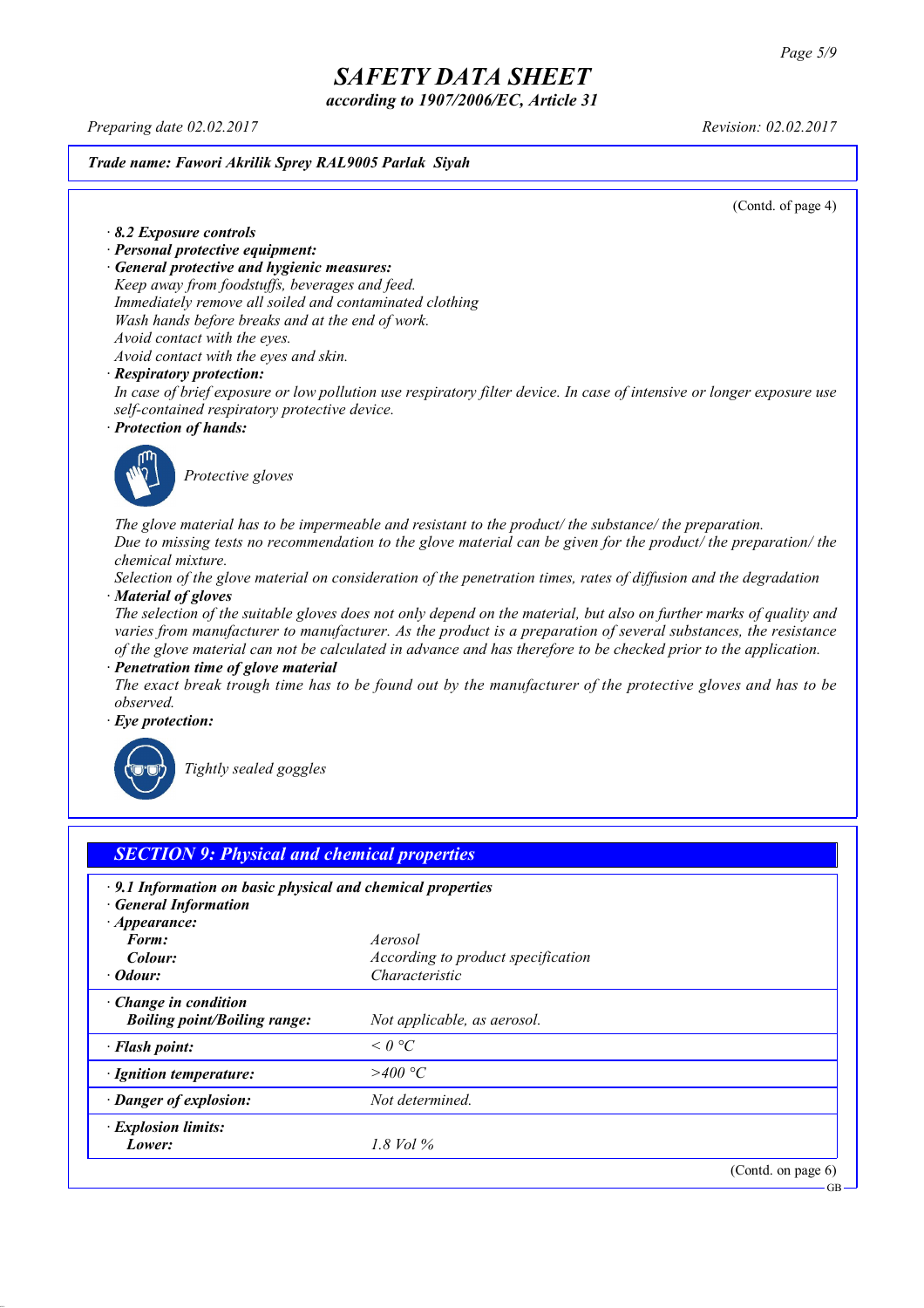*according to 1907/2006/EC, Article 31*

*Preparing date 02.02.2017 Revision: 02.02.2017*

#### *Trade name: Fawori Akrilik Sprey RAL9005 Parlak Siyah*

|                                                            |                                            | (Contd. of page $5$ ) |
|------------------------------------------------------------|--------------------------------------------|-----------------------|
| Upper:                                                     | 9.5 Vol $\%$                               |                       |
| $\cdot$ Vapour pressure at 20 °C:                          | $4.5\,bar$                                 |                       |
| $\cdot$ Density at 20 °C:                                  | $0.95$ g/cm <sup>3</sup>                   |                       |
| $\cdot$ Vapour density at 20 °C                            | $>l$ g/cm <sup>3</sup> (hava=1)            |                       |
| · Solubility in / Miscibility with                         |                                            |                       |
| water:                                                     | Partly miscible.                           |                       |
| · Partition coefficient (n-octanol/water): Not determined. |                                            |                       |
| · <i>Viscosity</i> :                                       |                                            |                       |
| Dynamic:                                                   | Not determined.                            |                       |
| Kinematic:                                                 | Not determined.                            |                       |
| · Solvent content:                                         |                                            |                       |
| $VOC$ (EC)                                                 | $600$ g/l                                  |                       |
| $\cdot$ 9.2 Other information                              | No further relevant information available. |                       |

### *SECTION 10: Stability and reactivity*

- *· 10.1 Reactivity*
- *· 10.2 Chemical stability*
- *· Thermal decomposition / conditions to be avoided: No decomposition if used according to specifications.*
- *· 10.3 Possibility of hazardous reactions No dangerous reactions known.*
- *· 10.4 Conditions to avoid No further relevant information available.*
- *· 10.5 Incompatible materials: No further relevant information available.*
- *· 10.6 Hazardous decomposition products: No dangerous decomposition products known.*

### *SECTION 11: Toxicological information*

- *· 11.1 Information on toxicological effects*
- *· Acute toxicity:*

### *· LD/LC50 values relevant for classification:*

#### *110-82-7 cyclohexane*

*Oral LD50 12705 mg/kg (rat)*

#### *· Primary irritant effect:*

- *· on the skin: No irritant effect.*
- *· on the eye: Irritating effect.*
- *· Sensitisation: No sensitising effects known.*
- *· Additional toxicological information:*

*The product shows the following dangers according to the calculation method of the General EU Classification Guidelines for Preparations as issued in the latest version:*

*Harmful*

*Irritant*

### *SECTION 12: Ecological information*

*· 12.1 Toxicity*

- *· Aquatic toxicity: No further relevant information available.*
- *· 12.2 Persistence and degradability No further relevant information available.*

(Contd. on page 7) **GB**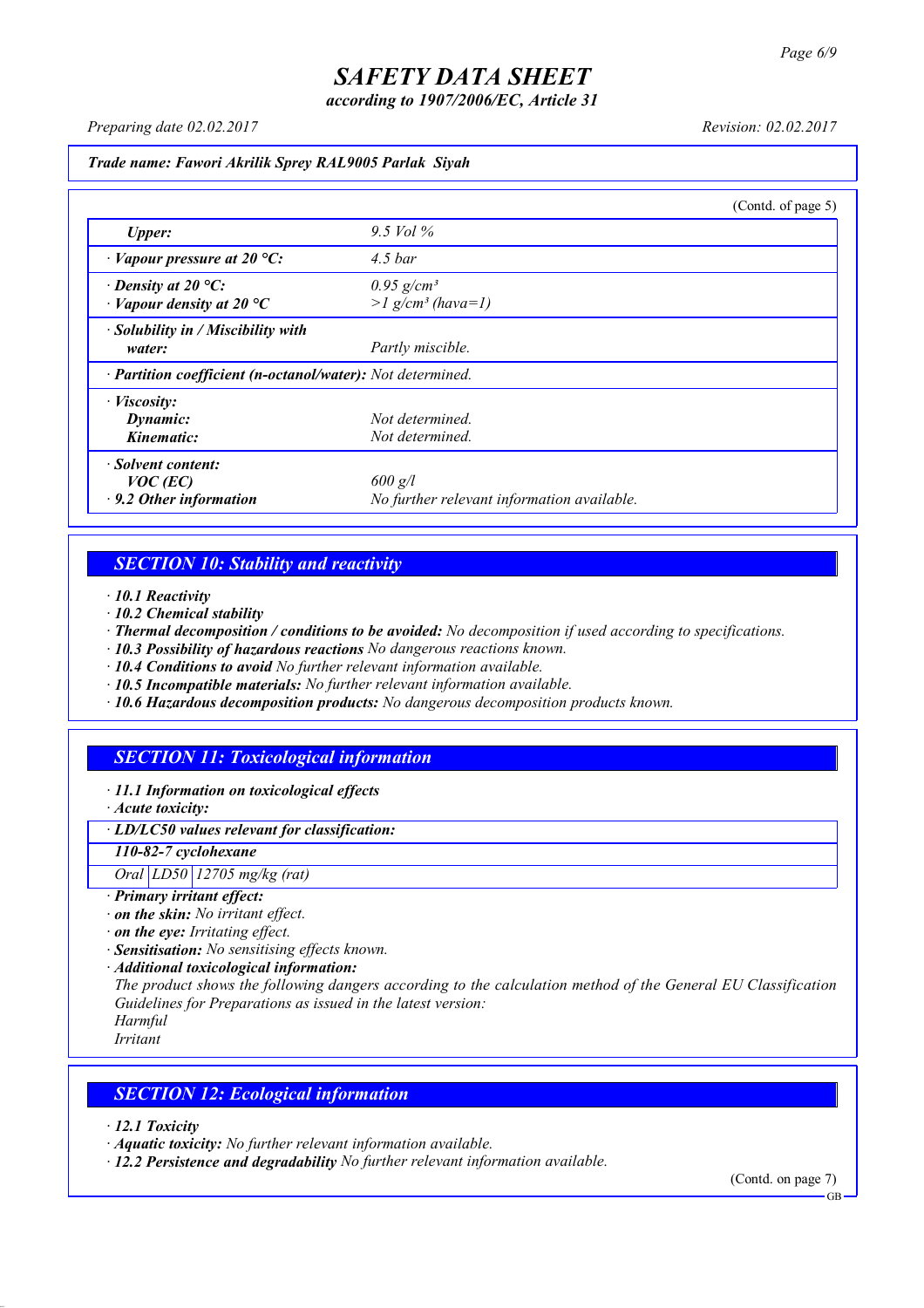*according to 1907/2006/EC, Article 31*

*Preparing date 02.02.2017 Revision: 02.02.2017*

#### *Trade name: Fawori Akrilik Sprey RAL9005 Parlak Siyah*

(Contd. of page 6)

- *· 12.3 Bioaccumulative potential No further relevant information available.*
- *· 12.4 Mobility in soil No further relevant information available.*
- *· Additional ecological information:*

*· General notes:*

*Water hazard class 1 (German Regulation) (Self-assessment): slightly hazardous for water*

Do not allow undiluted product or large quantities of it to reach ground water, water course or sewage system.

- *· 12.5 Results of PBT and vPvB assessment*
- *· PBT: Not applicable.*
- *· vPvB: Not applicable.*
- *· 12.6 Other adverse effects No further relevant information available.*

### *SECTION 13: Disposal considerations*

*· 13.1 Waste treatment methods*

*· Recommendation*

*Must not be disposed together with household garbage. Do not allow product to reach sewage system.*

*· Uncleaned packaging:*

*· Recommendation: Disposal must be made according to official regulations.*

| <b>SECTION 14: Transport information</b> |                     |  |
|------------------------------------------|---------------------|--|
| $\cdot$ 14.1 UN-Number                   |                     |  |
| ADR, IMDG, IATA                          | UN1950              |  |
| $\cdot$ 14.2 UN proper shipping name     |                     |  |
| $·$ <i>ADR</i>                           | 1950 AEROSOLS       |  |
| $\cdot$ IMDG                             | <b>AEROSOLS</b>     |  |
| $\cdot$ IATA                             | AEROSOLS, flammable |  |
| · 14.3 Transport hazard class(es)        |                     |  |
| $·$ <i>ADR</i>                           |                     |  |
|                                          |                     |  |
| $\cdot$ Class                            | 2 5F Gases.         |  |
| · Label                                  | 2 <sub>1</sub>      |  |
| $\cdot$ IMDG, IATA                       |                     |  |
|                                          |                     |  |
| $\cdot$ Class                            | 2.1                 |  |
| $-Label$                                 | 2.1                 |  |
| · 14.4 Packing group<br>ADR, IMDG, IATA  | Void                |  |
|                                          |                     |  |
| $\cdot$ 14.5 Environmental hazards:      |                     |  |
| · Marine pollutant:                      | N <sub>o</sub>      |  |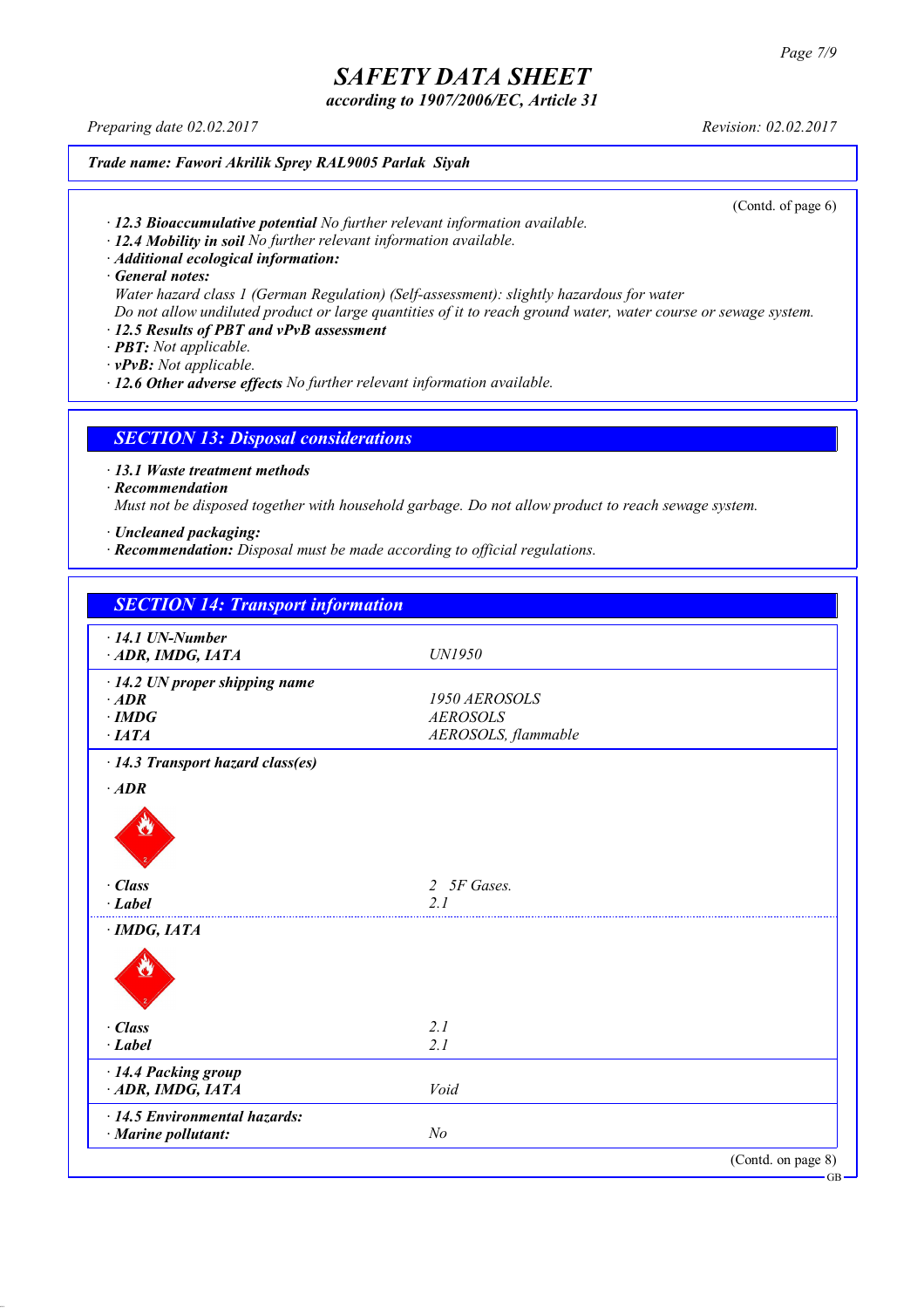*according to 1907/2006/EC, Article 31*

*Preparing date 02.02.2017 Revision: 02.02.2017*

*Trade name: Fawori Akrilik Sprey RAL9005 Parlak Siyah*

|                                                         |                                    | (Contd. of page $7$ ) |
|---------------------------------------------------------|------------------------------------|-----------------------|
| $\cdot$ 14.6 Special precautions for user               | Warning: Gases.                    |                       |
| · Danger code (Kemler):                                 |                                    |                       |
| · EMS Number:                                           | $F$ -D.S-U                         |                       |
| $\cdot$ 14.7 Transport in bulk according to Annex II of |                                    |                       |
| <b>MARPOL73/78 and the IBC Code</b>                     | Not applicable.                    |                       |
| $\cdot$ Transport/Additional information:               |                                    |                       |
| $\cdot$ ADR                                             |                                    |                       |
| $\cdot$ Limited quantities (LQ)                         | II.                                |                       |
| $\cdot$ Excepted quantities (EQ)                        | Code: E0                           |                       |
|                                                         | Not permitted as Excepted Quantity |                       |
| · Transport category                                    |                                    |                       |
| · Tunnel restriction code                               |                                    |                       |
| · IMDG                                                  |                                    |                       |
| Limited quantities $(LQ)$                               | II.                                |                       |
| $\cdot$ Excepted quantities (EQ)                        | Code: E0                           |                       |
|                                                         | Not permitted as Excepted Quantity |                       |
| · UN "Model Regulation":                                | UN1950. AEROSOLS. 2.1              |                       |

*SECTION 15: Regulatory information*

*· 15.1 Safety, health and environmental regulations/legislation specific for the substance or mixture*

*· National regulations:*

| Class Share in % |
|------------------|
|                  |

*· 15.2 Chemical safety assessment: A Chemical Safety Assessment has not been carried out.*

### *SECTION 16: Other information*

This information is based on our present knowledge. However, this shall not constitute a guarantee for any *specific product features and shall not establish a legally valid contractual relationship.*

#### *· Relevant phrases*

*H220 Extremely flammable gas. H225 Highly flammable liquid and vapour. H226 Flammable liquid and vapour. H280 Contains gas under pressure; may explode if heated. H302 Harmful if swallowed. H304 May be fatal if swallowed and enters airways. H312 Harmful in contact with skin. H315 Causes skin irritation. H319 Causes serious eye irritation. H332 Harmful if inhaled. H336 May cause drowsiness or dizziness. H400 Very toxic to aquatic life. H410 Very toxic to aquatic life with long lasting effects.*

(Contd. on page 9)